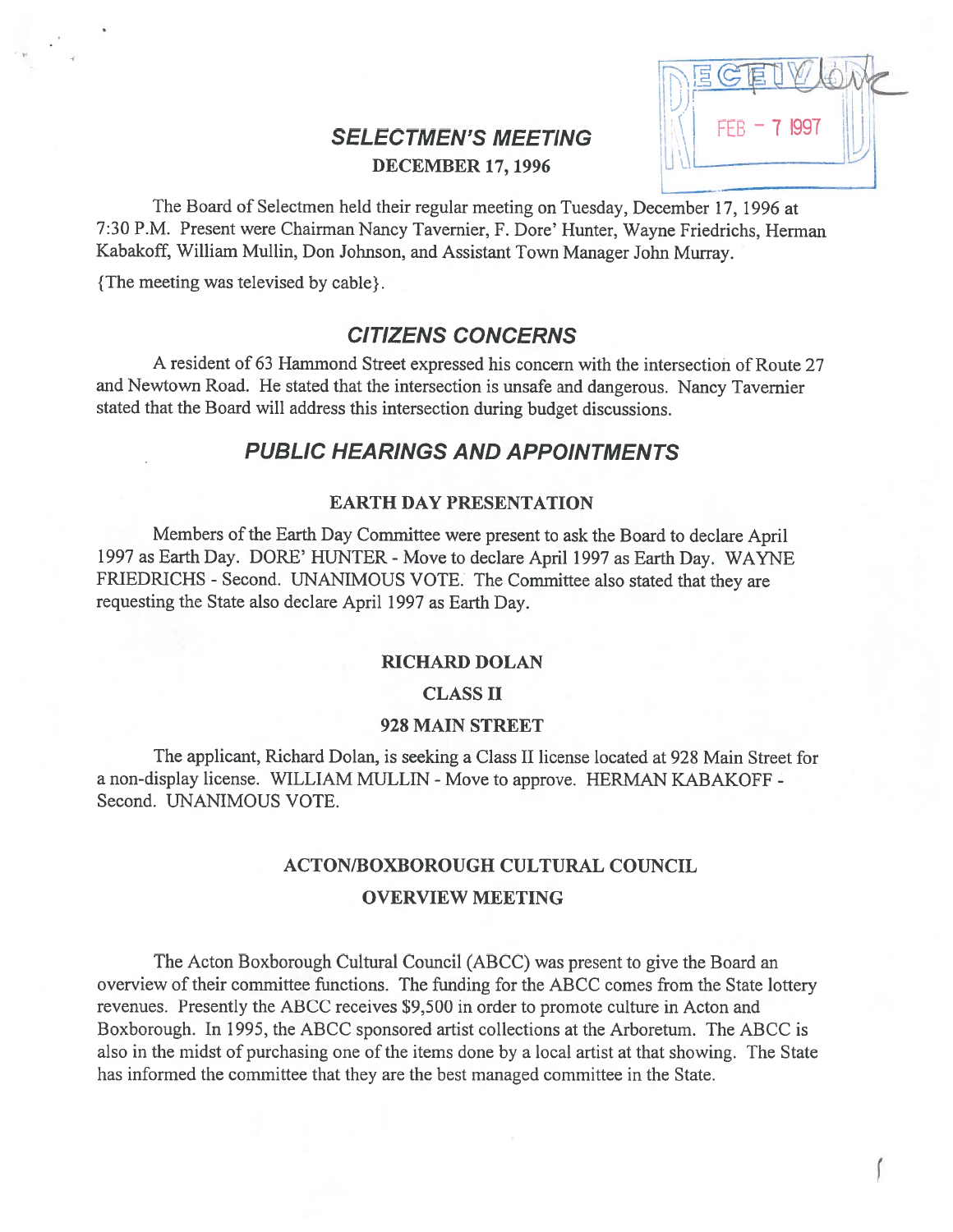The ABCC asked the Town for additional funding in the amount of \$5,000 and also asked permission to use the postage machine located in the Town Hall. The Board questioned the committee as to what the funding would be used for. The ABCC stated that they would like to upscale their performances and exhibits. The Board stated that they would take this reques<sup>t</sup> under advisement during budget discussions in January and February.

# LIQUOR LICENSE CLOSING HOUR MODIFICATION MAKAHA, CROSSROADS, & SCUPPER JACKS

The Board discussed modifying the hours of the Liquor licenses for the Makaha, Crossroads, and Scupper Jacks. Their existing licenses go until 1:00 A.M. The Board has stated that all licenses should go until 12:00 Midnight. This modification has been discussed due to violations that have occurred over the pas<sup>t</sup> years, not necessary at these three locations. The Board feels that by closing at 12:00 Midnight instead of 1:00 AM the potential for late night problems might be eliminated. All three establishments have stated that this closing time is acceptable to them, with Crossroads indicating that the presently close at 11:00 PM on weekdays and 12:00 Midnight on weekends. Bill Lee from the Makaha stated that they presently give last call around 12:00 Midnight or 12:30 AM and would not have <sup>a</sup> problem with stopping at 12:00 Midnight. HERMAN KABAKOFF - Move to have all liquor licenses end at 12:00 Midnight with the ability to ask for an extension for special occasions such as New Year's. DORE' HUNTER - Second. UNANIMOUS VOTE.

## BOSTON EDISON

### SERVICE ISSUES RELATED TO STORM ON DECEMBER 7TH.

Nancy Tavernier introduced members of Boston Edison, Representative Resor, and Paul Glavin representing Robert Durand. John Higgins, Vice President of Human Resources, apologized to the residents of Acton for any inconveniences that we created as <sup>a</sup> result of the storm. Mr. Higgins stated that an independent survey is being conducted. Mr. Higgins stated that Edison relied too heavily on the weather forecasters and did not realize the amount of damage the storm created. Edison stated that they had managemen<sup>t</sup> teams out Saturday evening and they noted that <sup>a</sup> lot of circuits were out and it wasn't until Monday that they realized it wasn't <sup>a</sup> problem with the circuits. Upon realizing the extent of the problem on Monday, Edison then began moving forward by setting up an \$00 number with open paths for \$,000 lines. Edison then realized that trees were down everywhere which was the route of the problem with the power outages. Edison also stated that communication from the area towns was poor and suggested we appoint <sup>a</sup> representative who will be in charge of notifying Edison of problems.

Staff called the DPU on Tuesday morning and secured an \$00 number for customers to register complaints. DPU was not aware of Acton's problems, however they stated that Framingham, Wayland, Sudbury, Westford and Chelmsford and all the way up through Nashua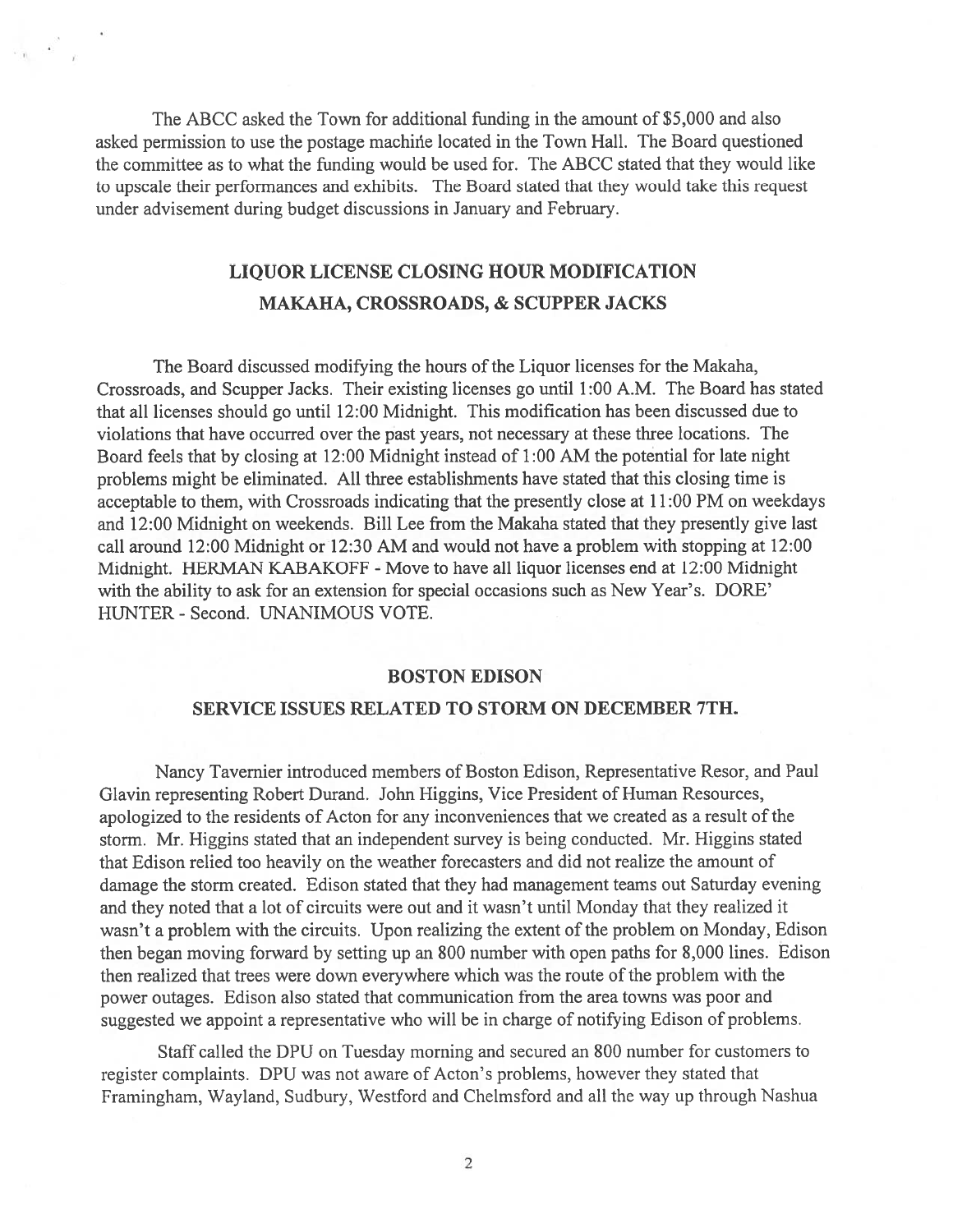had been hit hard by the storm. Staff also asked DPU if Edison appeared to have been ready for this storm. DPU stated that Edison seemed to be behind on this particular storm and that since the Town called the DPU an investigation would result.

Tuesday afternoon, Joanne O'Leary called and informed us that Acton had been declared <sup>a</sup> MEPO (Major Emergency Plan of Operation) site. Allen Douglas was sent to Acton to open an emergency office at the DPW building. By mid afternoon Edison had assigned Bill Clancey, Service Manager for the City of Boston Territory to take charge of the work in Acton, Wayland and framingham. Mr. Clancey was in touch with staff giving status reports as needed. By the time evening came most areas had been restored and crews were working hard to ge<sup>t</sup> the others up. The MEPO office was closed Wednesday around 3:00 PM.

The Board asked Mr. Higgins to provide assurance that these problems would not happen again in this magnitude and what was being done to provide that assurance. Mr. Higgins stated that if Acton had been declared a MEPO site prior to Tuesday that this magnitude of problems would not have occurred and asked that Acton appoint <sup>a</sup> contact representative in order to inform Boston Edison of problems. Many angry residents were presen<sup>t</sup> to state their displeasure's with Edison's performance. The concerns were with the lack of communication and response, not enough phone lines with informative people on the other end and being told their were crews out working when their really wasn't. It was suggested that <sup>a</sup> protocol be developed and presented. One citizen even suggested <sup>a</sup> reduction in their monthly bills, and that consideration should be taken place regarding loss of foods, and mechanical problems which resulted with storm outages.

The Board presented Edison with <sup>a</sup> list of questions and invited them back for the January 21, 1997 meeting at 7:45 PM.

## LAND STEWARDSHIP COMMITTEE

#### **OVERVIEW**

This agenda item was postponed until January when more time could be given to address this committees concerns.

# SELECTMEN'S BUSINESS

## 1997 LIQUOR LICENSE RENEWALS

WILLIAM MULLIN - Move to renew the following Common Victuler Licenses to Expose, Keep for Sale and to Sell all Kinds of Alcoholic Beverages to be drunk on the premises, holding the Makaha for discussion.

- 1. Acton Jazz Cafe
- 2. Claude Miquel, Inc.
- 3. Acton Seafood Sales
- 4. Gerard Labrosse
- 5. Sahapanit Corp., d/b/a Benjarong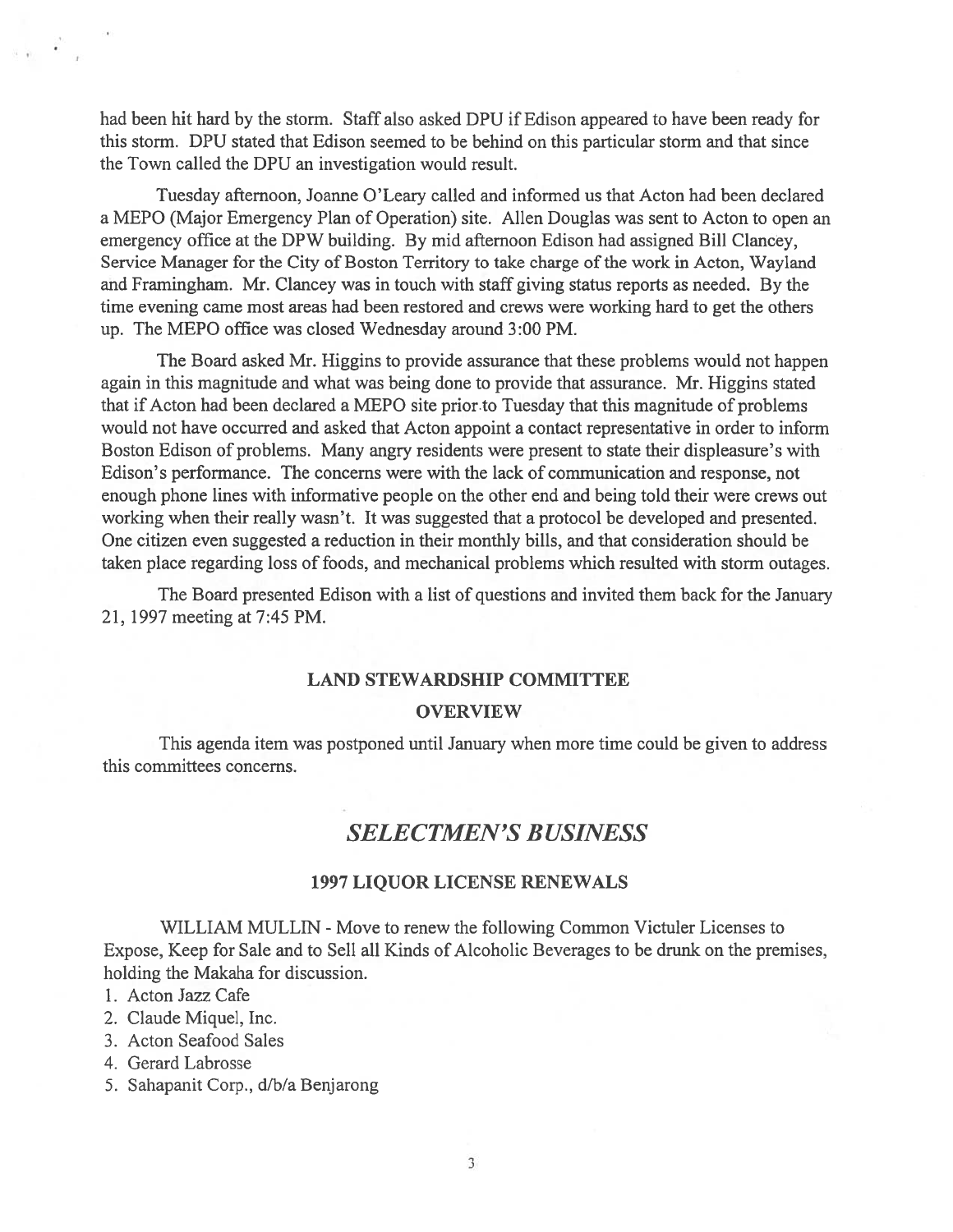- 6. ScupperJacks
- 7. Jaman Corp.
- 8. Sichuan Pavilion
- 9. High Potential

WAYNE FRIEDRICHS - Second. UNANIMOUS VOTE.

WILLIAM MULLIN - Move to renew the following Retail Package Goods Store, License to Expose, Keep for Sale and to sell All Kinds of Alcoholic Beverages, not to be drunk on the premises, and the following Retail Package Goods Store, License to Expose, Keep for Sale and to sell Wines and Malt Beverages, not to be drunk on the premises, and the following Common Victuler License to Expose, Keep for Sale, and for licenses to Sell Wine and Malt Beverages to be drunk on the premises:

RETAIL -ALL

- 1. Elm Associates, Inc.
- 2. Robert L. Malnati.
- 3. Last National Wine Co., Inc.
- 4. Liquor Outlet, Inc.

#### RETAIL -BEER AND WINE

- 1. ALBY Corp.
- 2. Acton Convenience
- 3. Donelans Supermarket

#### COMMON VICTUALER -BEER AND WINE

- 1. BeefN' Ale
- 2. Pizza Hut of America, Inc.
- 3. New London Style Pizza
- 4. Papa Gino's Acquisition Group

## WAYNE FRIEDRICHS - Second. UNANIMOUS VOTE.

The Board discussed the renewal of the All Kinds of Alcohol Liquor License for the Makaha restaurant. A sting was conducted by the Acton Police Department. Eighteen locations were checked, and out of the eighteen, five served the underage drinker. The Makaha served the underage drinker and it was the third time they have been caught recently. The Board would like to bring the Makaha in for <sup>a</sup> hearing to discuss this violation along with the other four establishments that had violations. It was also noted that this was the second violation for Benjarong. The Board expressed their displeasure regarding these five violations. WILLIAM MULLIN - Move to extend Makaha's liquor license for one month, and invite the Makaha to the next meeting. HERMAN KABAKOFF - Second. UNANIMOUS VOTE. WILLIAM MULLIN -Move to invite Donelan's, Buscerni's Market, Sichuan Pavilion, Makaha, and also Benjarong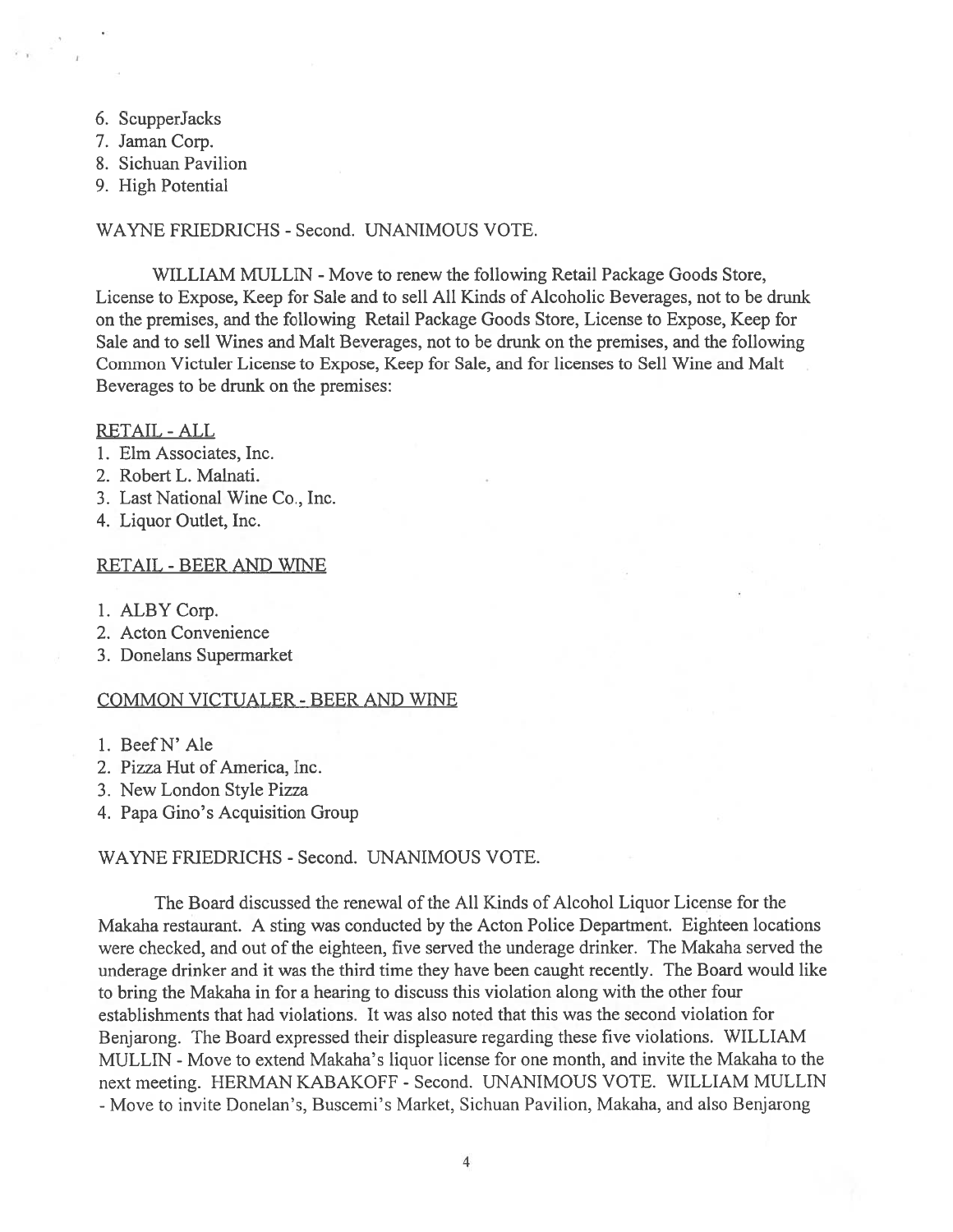who should be prepared to show cause as to why their liquor license should not be suspended and to appear before the Board for <sup>a</sup> hearing. HERMAN KABAKOFF - Second. UNANIMOUS VOTE.

## CHARTER CHANGES

WILLIAM MULLIN - Move to accept warrant article for Charter Changes for inclusion at Town Meeting. WAYNE FRIEDRICHS - Second. UNANIMOUS VOTE.

#### BUDGET DISCUSSION

The Board briefly discussed the detailed budget presented to the Board. Board members stated that they would like some more time to review the budget prior to discussion. Staff suggested that the Board make <sup>a</sup> list of recommendations. The Board stated that all Department heads should be invited to the Budget workshop on January 11, 1997.

## ALG REPORT

The Board discussed the deficit of 1.5 Million for FY 98. The Board discussed their options regarding this deficit. The Board suggested some alternatives. For example an override, cutting operating expenses, using free cash to offset the deficit, or possibly eliminating or reducing the COLA. The Board discussed these options and stated that they would not use Free Cash to offset the budget. WILLIAM MULLIN - Move to not use Free Cash for recurring operating expenses and to either have an operating expense decrease or an operating expense override or a combination of both. DORE' HUNTER - UNANIMOUS VOTE.

## HALLOWEEN RESOLUTION

WAYNE FRIEDRICHS - Move to approve Halloween Resolution to include on the 1997 warrant for Town Meeting approval. DORE' HUNTER - Second. UNANIMOUS VOTE.

## SEWER ARTICLES

DORE' HUNTER - Move to place four (4) draft sewer warrant articles on draft warrant subject to further discussion. WAYNE FRIEDRICHS - Second. UNANIMOUS VOTE.

## METROPOLITAN PLANNING ORGANIZATION

WILLIAM MULLIN - Move to appoint the Chairman of the Board of Selectmen as the Metropolitan Planning Organization representative. DORE' HUNTER - Second. UNANIMOUS VOTE.

 $^{\star}$  It is now 12:00 Midnight.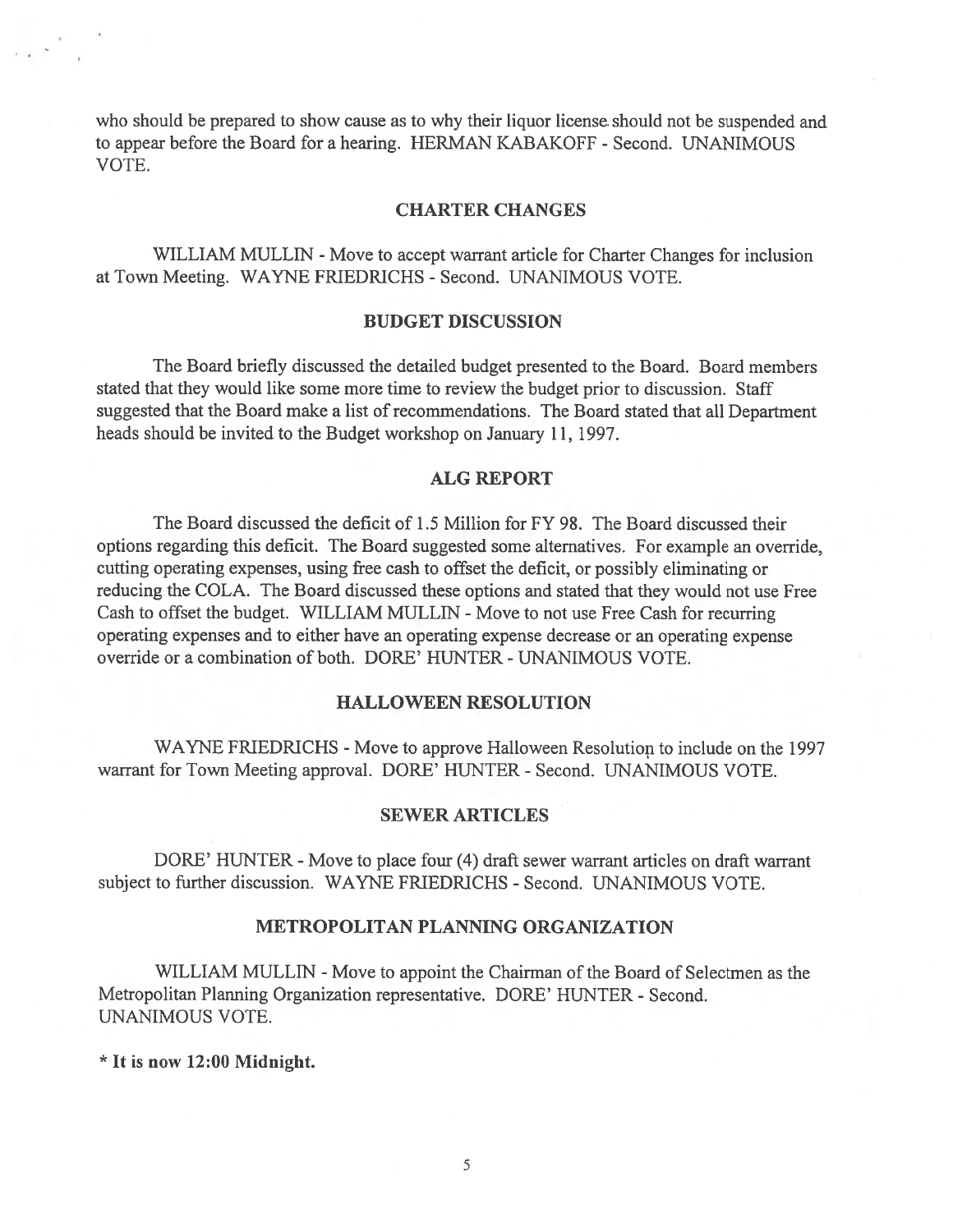## CONSENTA GENDA

DORE' HUNTER - Move to accept Consent Agenda items 14 - 17, AND 19 holding 18 until Herman re-enters the room.. WAYNE FRIEDRICHS - Second. UNANIMOUS VOTE. DORE' HUNTER - Move to accep<sup>t</sup> agenda item 1\$. HERMAN KABAKOFF - Second. UNANIMOUS VOTE.

## TOWN MANAGERS REPORT

## NESWC FUND BALANCE

John Murray presented the Board with <sup>a</sup> brief history regarding the NESWC fund balance. In 1993, refinancing of the debt in the contract was backloaded even though Acton objected. The backloading created major financial problems for all communities. This problem has been further enhanced by the Clean Air Act which will result in huge costs to the communities. Acton saw these problems long ago and began to formulate <sup>a</sup> plan to control our destiny. Most of the other communities have opted for <sup>a</sup> re-negotiated or extended contract, with prorated debt payments, in order to solve these problems. MRI has not offered Acton <sup>a</sup> contract beneficial to Acton at this point. Staff recommends planning revenues, expenses, and reserves to cover the expected costs through the end of the contract period (2005) and then moving to the open market:

1. Cost control of the elements of our NESWC Enterprise Fund Budget.

2. Careful utilization of our reserves (Fund Balance and Tip Fee Stabilization Fund at NESWC)

to supplement and stabilize our Sticker Fees and Tax Subsidy through the end of our contract.

- 3. Maintain brokerage program.
- 4. Limit Tax Subsidy portion of the total equation to today's recommended level (\$667k).

5. Hold Sticker/User Fees constant through the end of the contract.

DORE' HUNTER - Move to adopt Town Manager's plan. WILLIAM MULLIN -Second. UNANIMOUS VOTE.

## STORM CLEANUP

The Town is into the second phase of the storm cleanup. Staff would like direction as to what the Selectmen would recommend regarding cleaning up. The first option would be to state that residents will be responsible for their own debris and should find their own solution regarding cleanup. Staff stated that this option is not reasonable due to the fact that there is too much debris. The second option would be to allow debris to be brought to <sup>a</sup> designated area at the Transfer Station limiting delivery to trucks no bigger than pickups. Anticipated costs would range from \$10,000 to \$20,000 and might take as long as six (6) months. The third option would be curbside pickup which would cost approximately \$50,000 and might last until next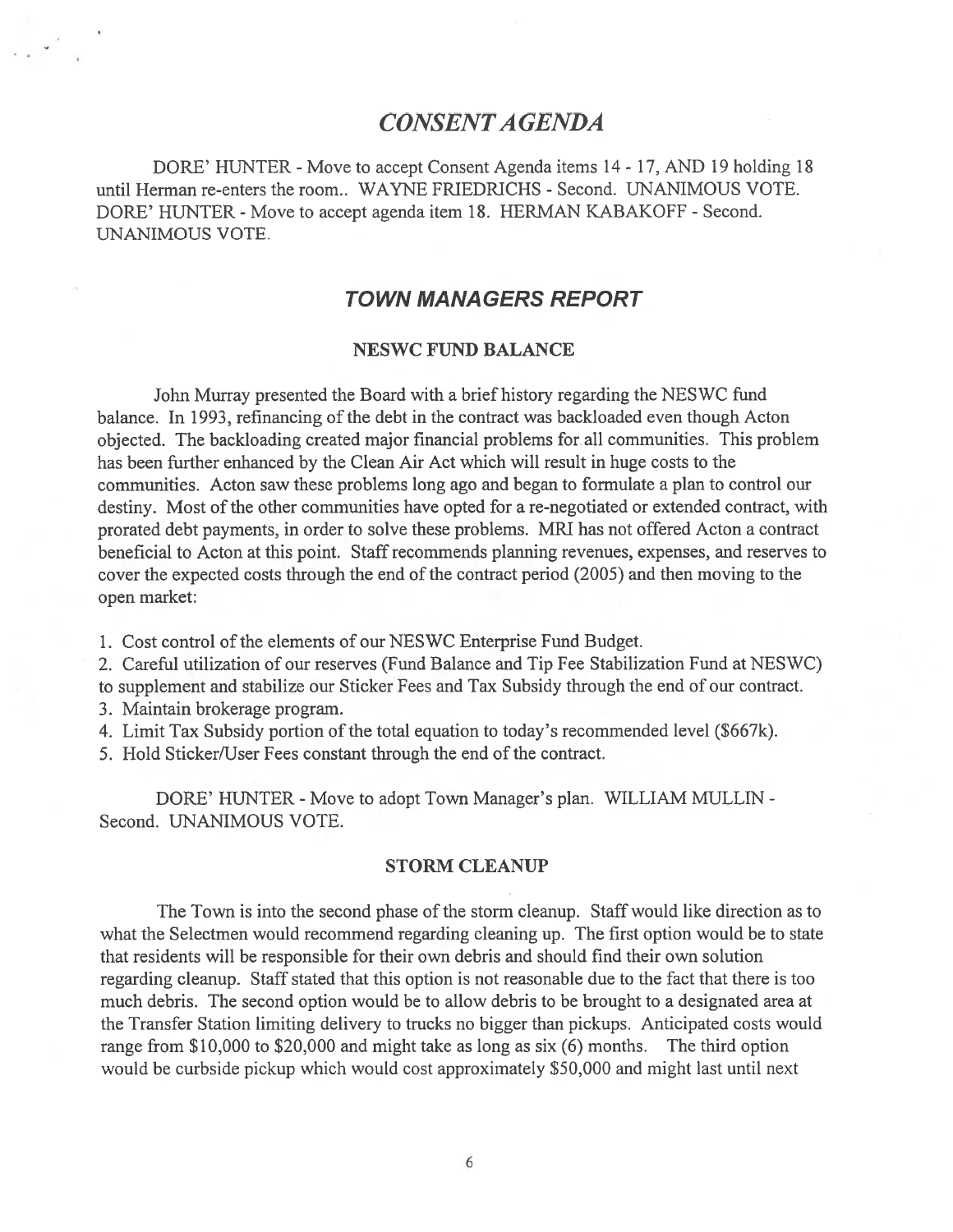summer. The Board discussed and agreed that second option of allowing residents to bring in their own debris would be the best for the town.

## MMA ANNUAL MEETING VOTING AUTHORIZATION

WILLIAM MULLIN - Move to authorize Don Johnson voting authorization for the annual MMA meeting in January. DORE' HUNTER - Second. UNANIMOUS VOTE.

## ANIMAL CONTROL WARRANT ARTICLE

WILLIAM MULLIN - Move to hold space for the Animal Control in the warrant. DORE' HUNTER - Second. UNANIMOUS VOTE.

The Board adjourned regular session to go into Executive Session at 12:30 AM.

DORE' HUNTER - Move to go into executive session for matters related to potential litigation.. Roll Call, All ayes.

Olerk wednes

Date  $/77$ 

Sheryl Ball Recording Secretary MIN12\_17.Doc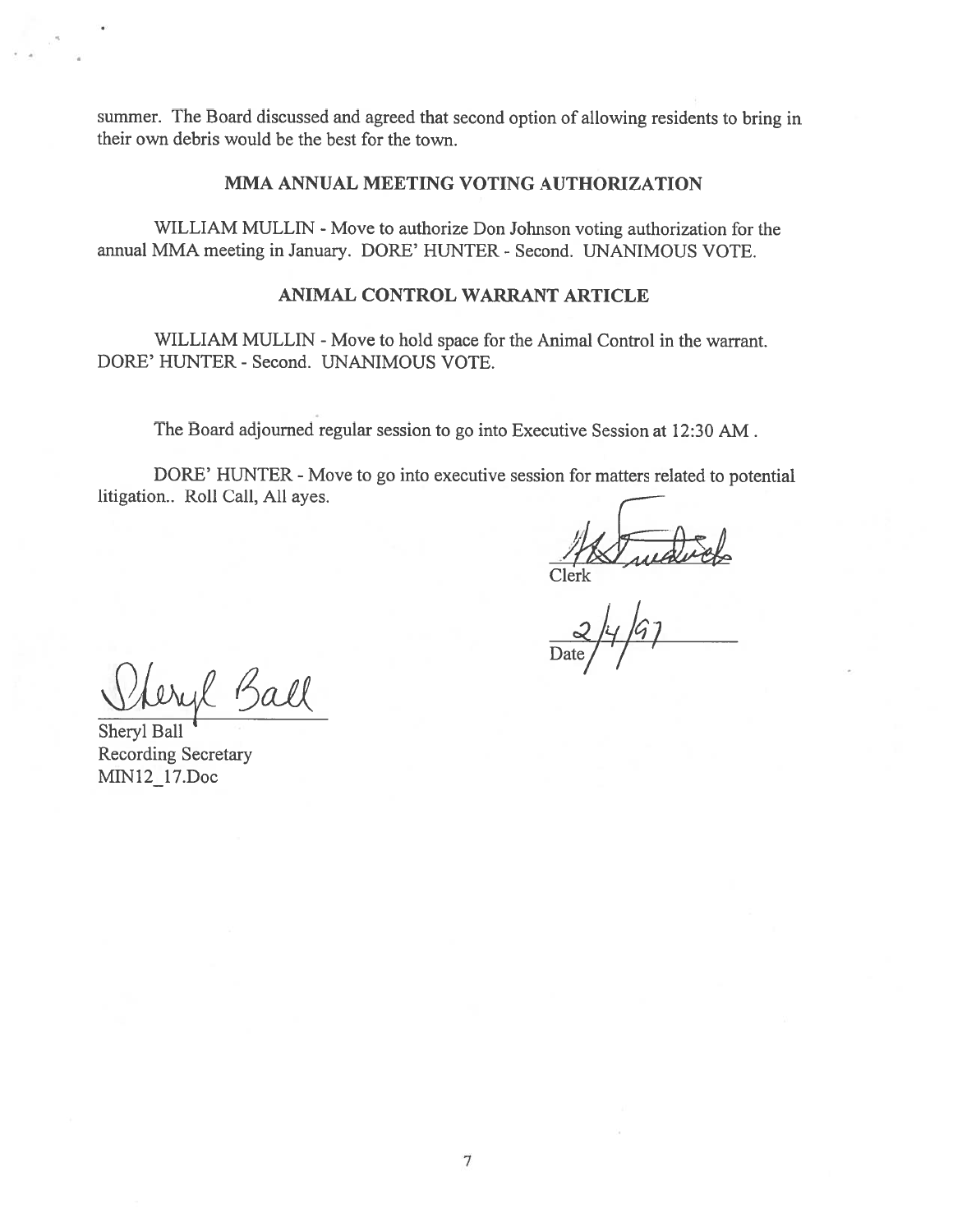Dec. 13, 1996

TO Board of Selectmen

FROM: Nancy E. Tavernier, Chairman

SUBJECT: Selectmen's Report

# AGENDA Room 204

# December 17, 1996

## I. CITIZEN'S CONCERNS

## II. PUBLIC HEARINGS & APPOINTMENTS

- 1. 7:32 EARTH DAY PRESENTATION -Representatives from Earth Day will be in to announce plans for 1997's Earth Day..
- 2. 7:35 RICHARD DOLAN CLASS II, 928 MAIN STREET Enclosed please find application and staff comment for Board review and action.
- 3. 7:45 ACTONIBOXBORO CULTURAL COUNCIL -Members of the ABCC will be in for an oversight meeting with the Board.
- 4. 8:00 LIQUOR LICENSE CLOSING HOUR MODIFICATION HEARING Enclosed please find copies of the letter sent to the three license holders that the Board will be considering <sup>a</sup> modification of hours.
- 5. 8:15 BOSTON EDISON -Boston Edison officials will be in to discuss issues of service regarding the recent storm and the outages experienced by Acton residents.
- 6. 8:30 LAND STEWARDSHIP COMMITTEE -Members will be in to discuss the activities.

## III. SELECTMEN'S BUSINESS

7. **1997 LIQUOR LICENSE RENEWALS** - Enclosed please find a list Liquor Licenses to be renewed for 1997 for Board action.

8. CHARTER CHANGES - Enclosed <sup>p</sup>lease find the final draft of the warrant article regarding Charter Changes for Board review.

## 9. BUDGET DISCUSSION

- 10. ALG REPORT Discussion of deficit shown on enclosed ALG <sup>p</sup>lan FY98.
- 11. HALLOWEEN RESOLUTION Enclosed please find Halloween Resolution for Board discussion.
- 12. SEWER ARTICLES Enclosed please find proposed Sewer Articles.